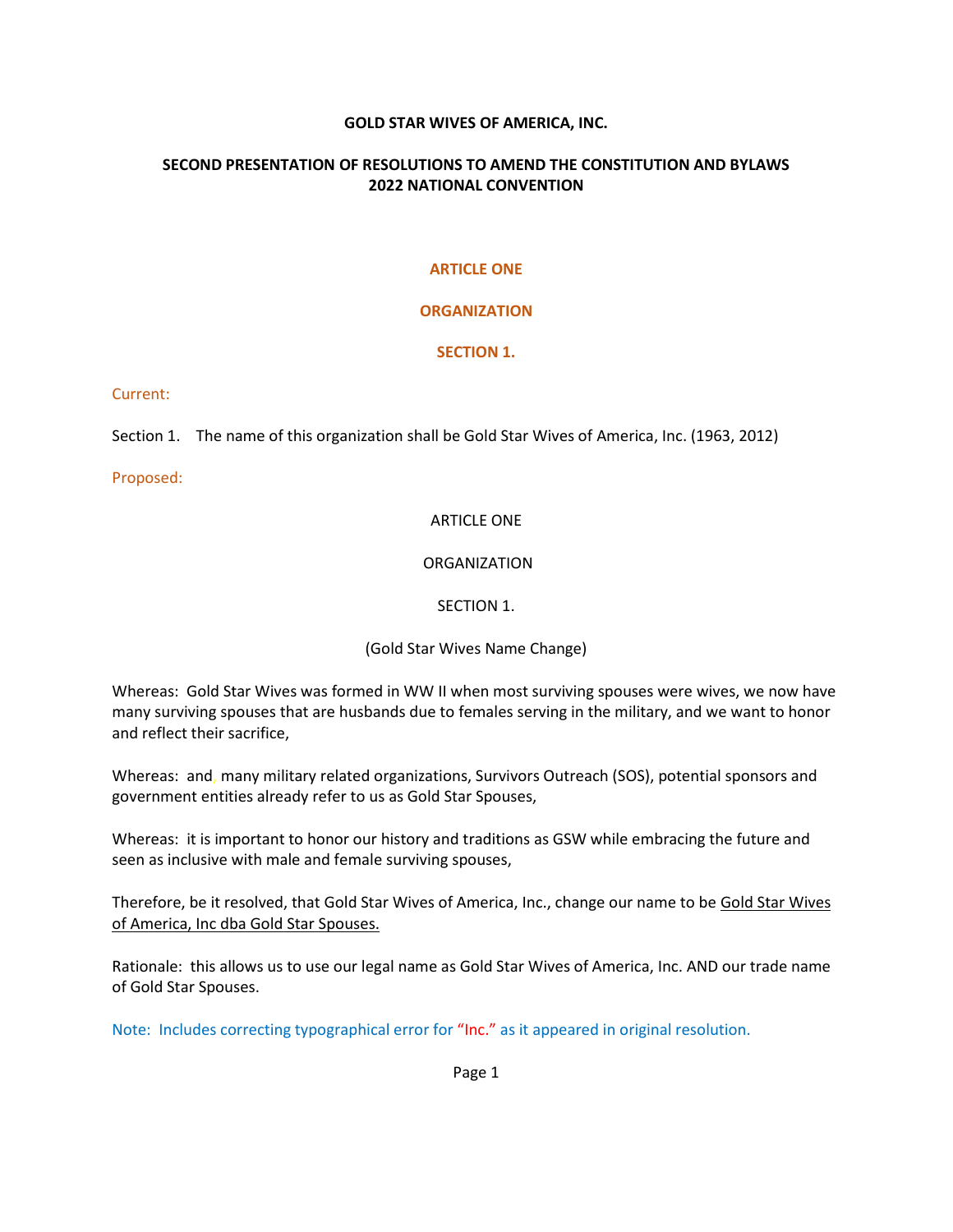# ARTICLE FOUR

# MEMBERSHIP

### Proposed:

Gold Star Wives of America, Inc. creates an Auxiliary Membership category to include surviving families of Contractors authorized to accompany the force in combat zones and family members of GSW members, whether living or dead.

### ARTICLE FIVE

# **MEETINGS**

Section 1.

# Current.:

Section 1. All meetings of the Gold Star Wives of America, Inc. organization and the Board of Directors may be held by either attendance at a selected site or by an electronic meeting. (2021)

### Proposed:

Section 1. All meetings of the Gold Star Wives of America, Inc. organization and the Board of Directors may be held by either attendance at a selected site, by electronic meeting, or hybrid meeting."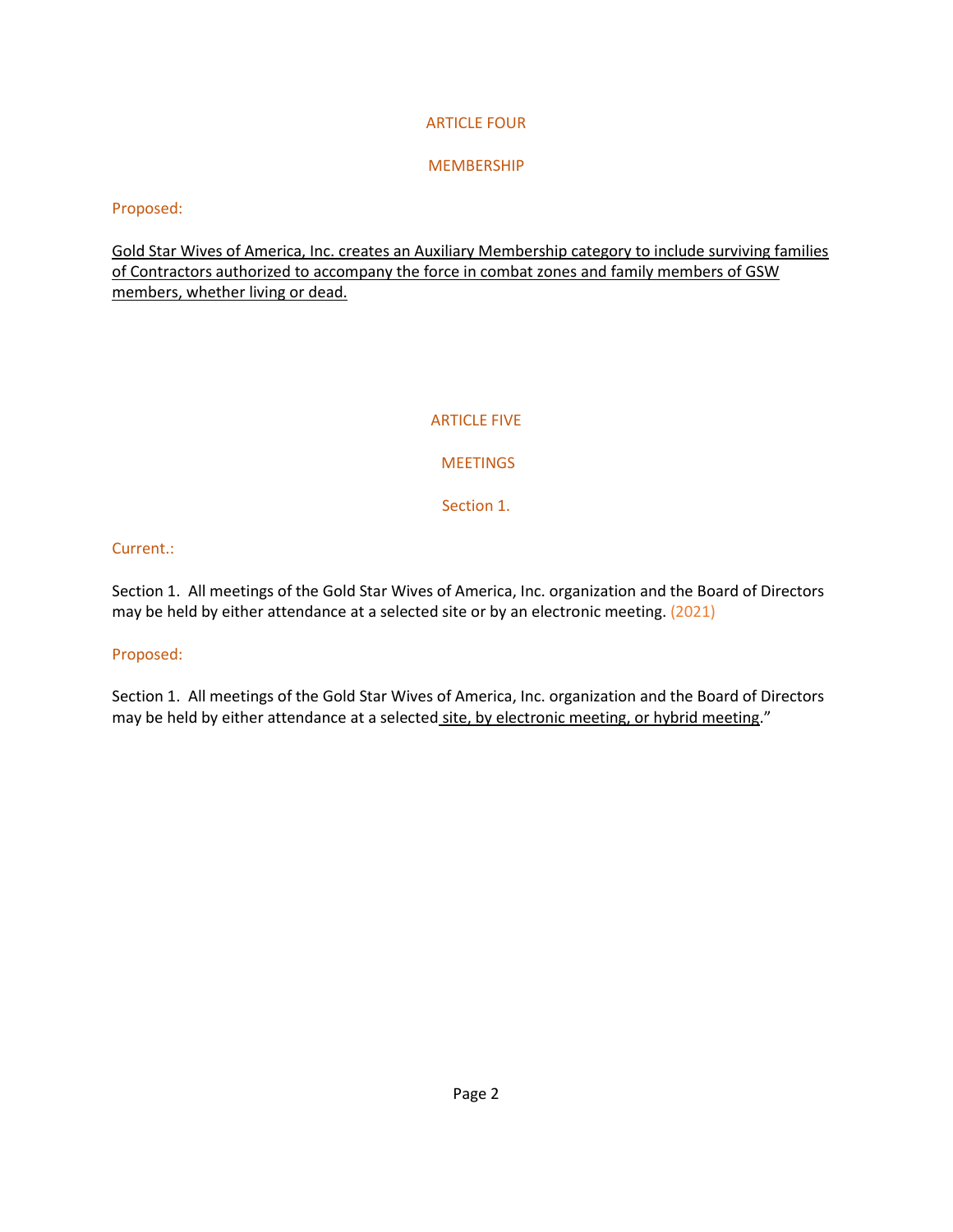# ARTICLE 6

# **ELECTIONS**

# SECTION 2. PARAGRAPH 2

### Current:

Section 2. (Paragraph 2) All nominations for National Officers and Board members must be received by the Nominations Chair as soon as possible after each Region Conference by the deadline date with a copy going to the Management Office by the June newsletter deadline. Each nomination shall include a brief biography listing qualifications and a written letter of consent with a small photo when possible. (2005, 2008, 2014, 2019)

# Proposed:

Section 2. (Paragraph 2) All nominations for National Officers and Board members must be received by the Nominations Chair as soon as possible after each Region Conference by the deadline date with a copy going to the Management Office by the June newsletter deadline. Each nomination shall include a brief biography listing qualification and a written letter of consent with a small photo when possible. (2005, 2008, 2014, 2019)

Note: Deleting the "s" of qualifications.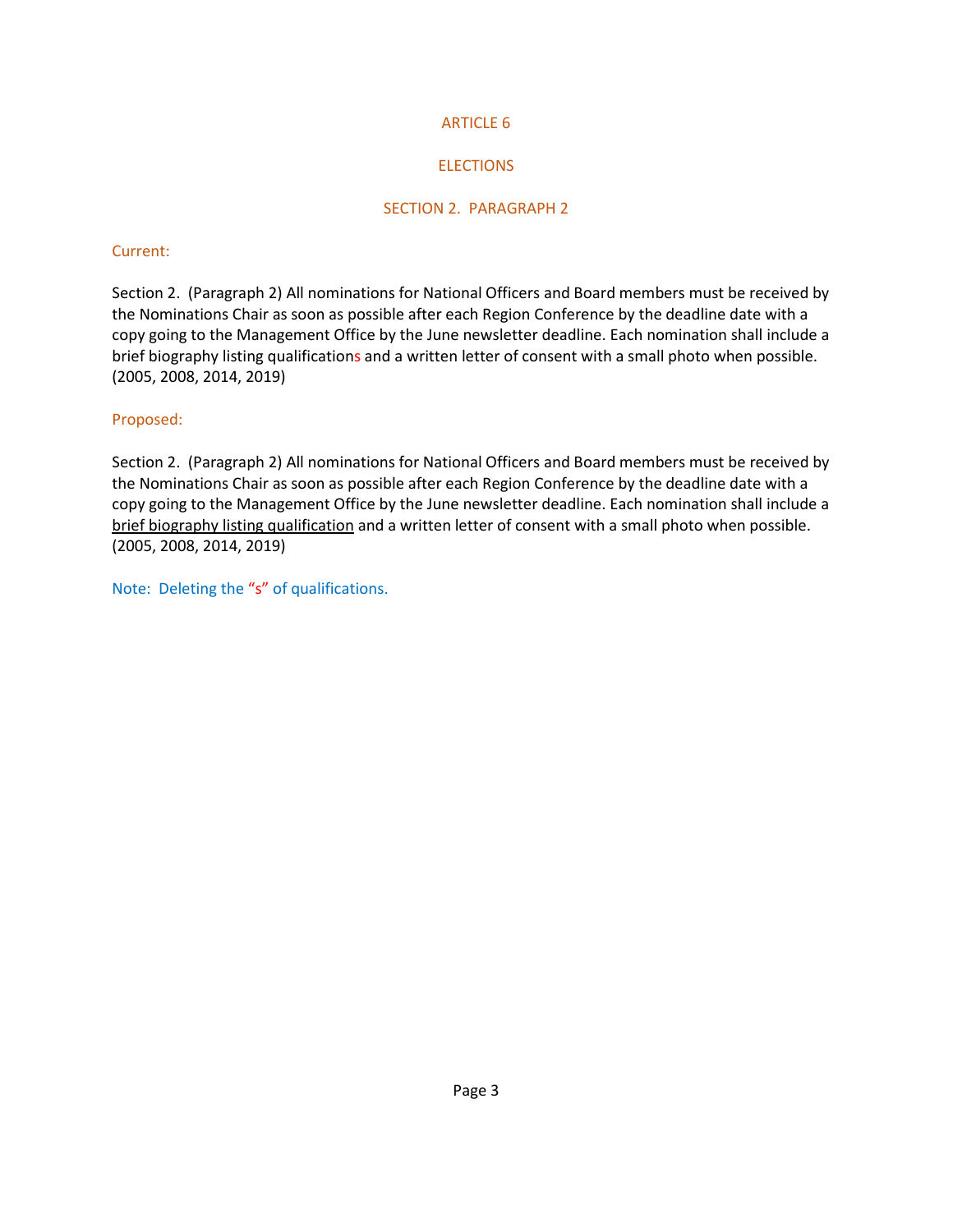# ARTICLE EIGHT

# BOARD OF DIRECTORS

### SECTION 1.

### Current:

Section 1. The business of this organization shall be managed by:

- (a) A Board of Directors consisting of fifteen (15) elected members. (1963, 2003)
- (b) The National President of Gold Str Wives. (1963, 2012)
- (c) The President of each active Region of Gold Star Wives. (1971, 1993)
- (d) The National Treasurer of Gold Star Wives. (2003)

# Proposed:

Section 1. The business of this organization shall be managed by a Board of Directors consisting of:

- (a) Fifteen (15) elected members. (1963, 2003)
- (b) The National President of Gold Star Wives. (1963, 2012)
- (c) The President of each active Region of Gold Star Wives. (1971, 1993)
- (d) The National Treasurer of Gold Star Wives. (2003)

Note: Clarifying the Board of Directors, correcting a typographical error for "Star", as it appeared in the original resolution, and adding reference dates as they are currently shown in the 2021 Constitution & Bylaws.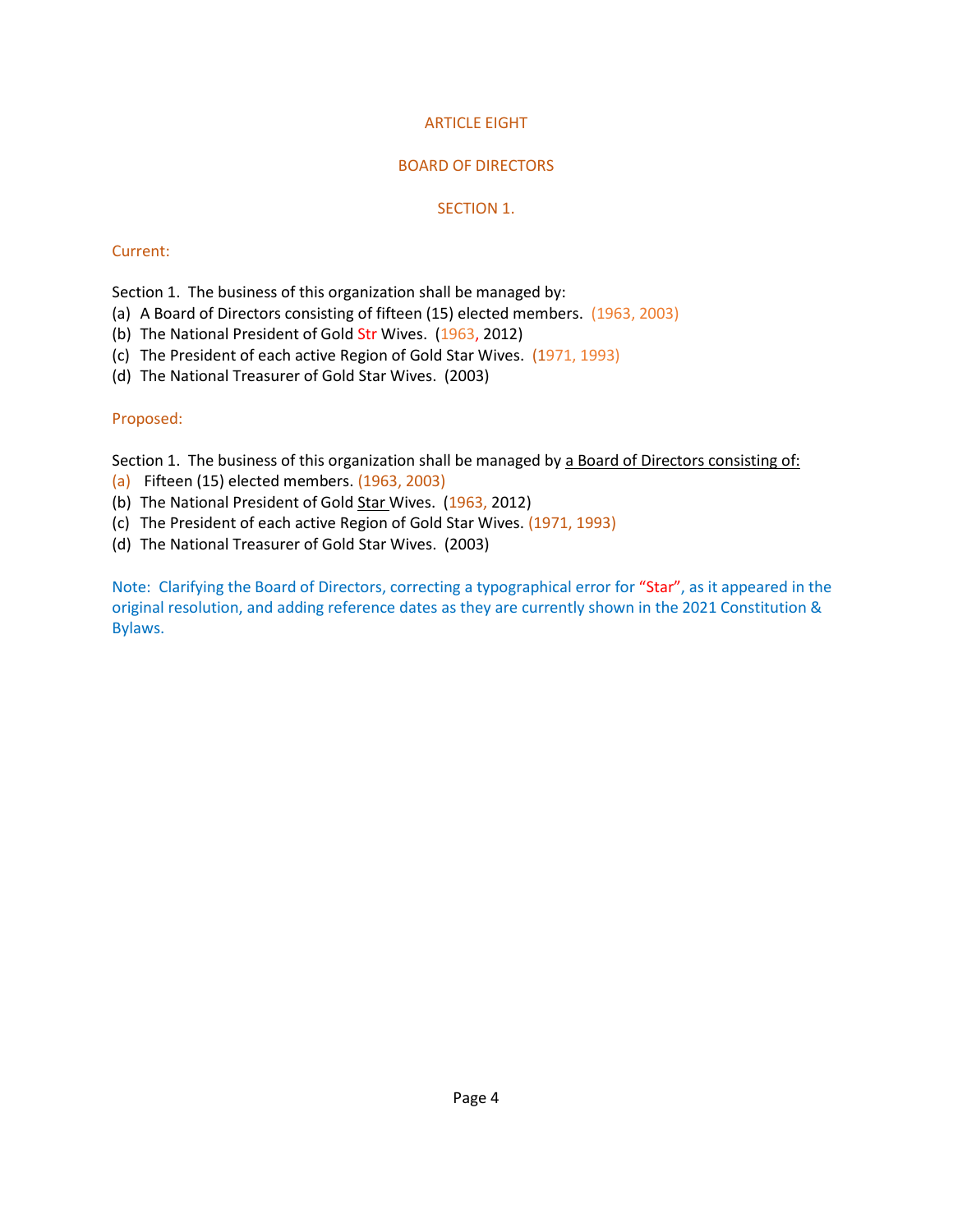# ARTICLE EIGHT

# BOARD OF DIRECTORS

### SECTION 2. PARAGRAPH 1

### Current:

Section 2. (Paragraph 1) The Directors shall be elected by the National Organization each year to hold office for three (3) consecutive years. Each year five (5) members of the Board of Directors are to be elected. If there are vacancies on the Board, additional members will be elected to complete the term. (1963, 2014)

# Proposed:

Section 2. (Paragraph 1) The elected directors shall be chosen by the National Organization each year to hold office for three (3) consecutive years. Each year five (5) elected directors are to be voted into office. If there are vacancies within the elected directors, additional members will be elected to complete the term. (1963, 2014)

Note: Adding reference dates as they are currently shown in the 2021 Constitution & Bylaws.

# ARTICLE EIGHT,

# BOARD OF DIRECTORS

### SECTION 2. PARAGRAPH 2

### Current:

Section 2. (Paragraph 2) Not more than three (3) elected members from any Region shall be on the Board simultaneously, and each active region shall have at least one elected Board member. (1963, 1970)

### Proposed:

Section 2. (Paragraph 2) Not more than three (3) elected directors from any Region shall be on the Board simultaneously, and each active region shall have at least one elected Board member. (1963, 1970)

Note: Adding reference dates as they are currently shown in the 2021 Constitution & Bylaws.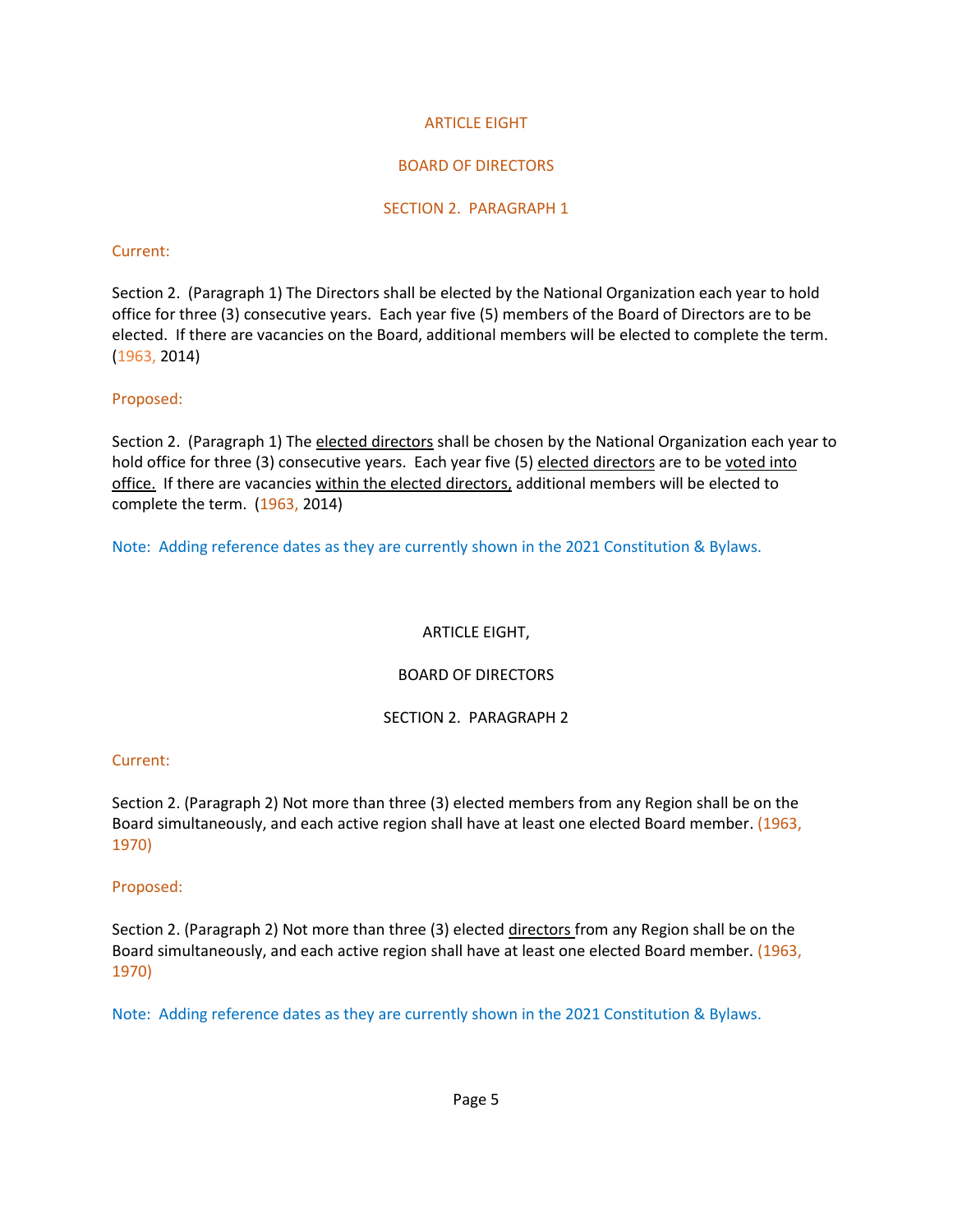### ARTICLE EIGHT

### BOARD OF DIRECTORS

### SECTION 2.

### ADD PARAGRAPH 5

Section 2. (Paragraph 5) All members of the board shall have voting privileges: Fifteen (15) elected directors, National President, Region Presidents, and National Treasurer.

#### ARTICLE NINE

OFFICERS,

SECTION 9.

### Current:

Section 9. No member except the National Treasurer and the National Parliamentarian shall retain any one particular national office longer than two (2) consecutive years. The National Treasurer (1963, 1970) and the National Parliamentarian (1996), with their written approval, may be re-elected for as many terms as meets with the approval of the Assembly.

### Proposed:

Section 9. No member except the National Treasurer and the National Parliamentarian shall retain any one particular national office longer than two (2) consecutive years. The National Treasurer (1963, 1970) and the National Parliamentarian (1996), with their written approval, may be re-elected for as many terms as meets with the approval of the Assembly. Region Presidents may serve up to (3) years in succession when voted in by the Region members.

### ADD Article 9, Section 11.

Section 11. The office of the Region Treasurer and National Treasurer may not be held at the same time by the same member.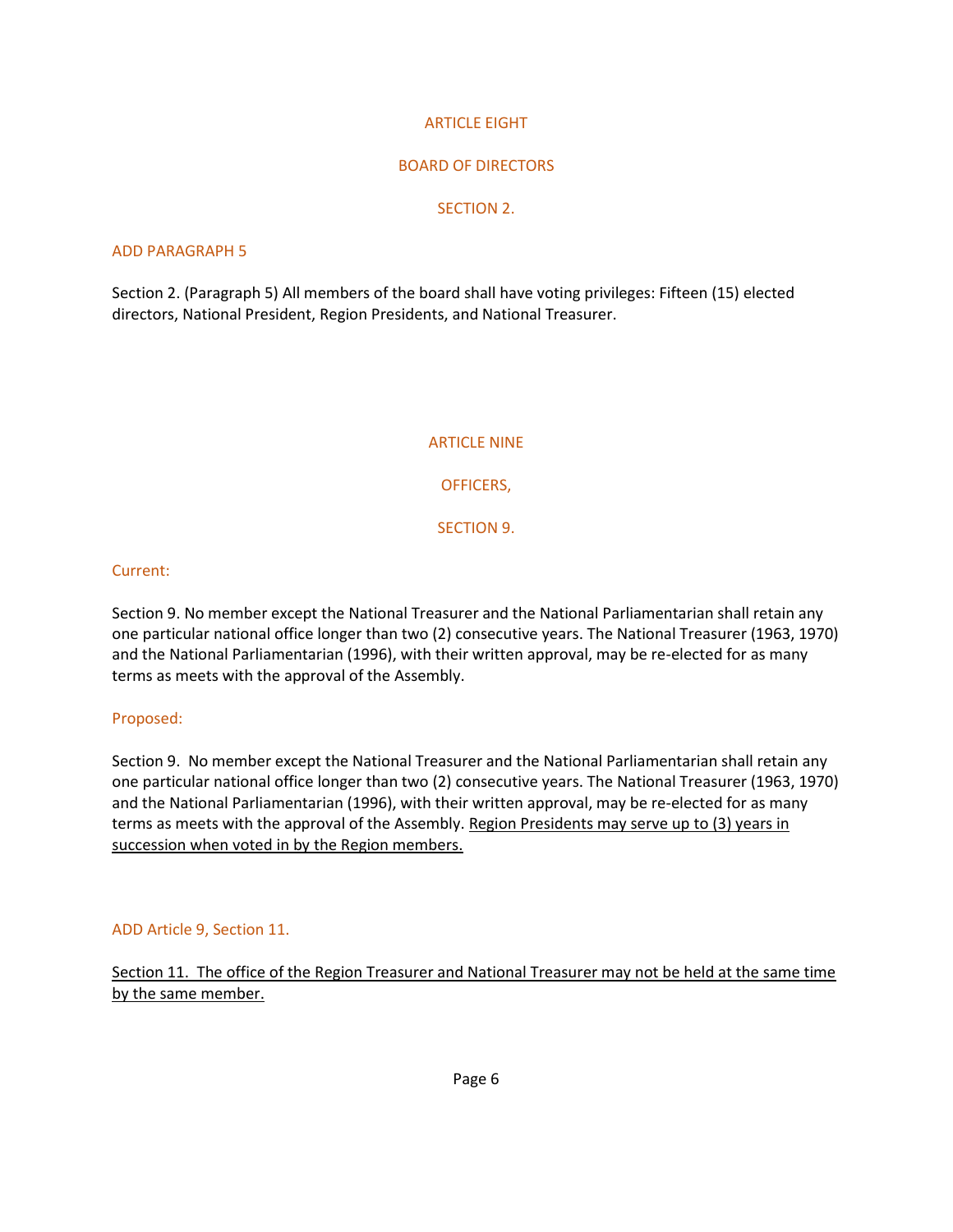#### ARTICLE ELEVEN

# DUES

# SECTION 1

#### Current:

Section 1. Each member shall pay dues to the National organization in an amount as is fixed from time to time at the National Convention and upon payment, a membership card will be issued to her. (1963)

### Proposed.

Section 1. Each member shall pay dues to the National organization in an amount as is fixed from time to time at the National Convention and upon payment, a membership card will be issued to the member. (1963)